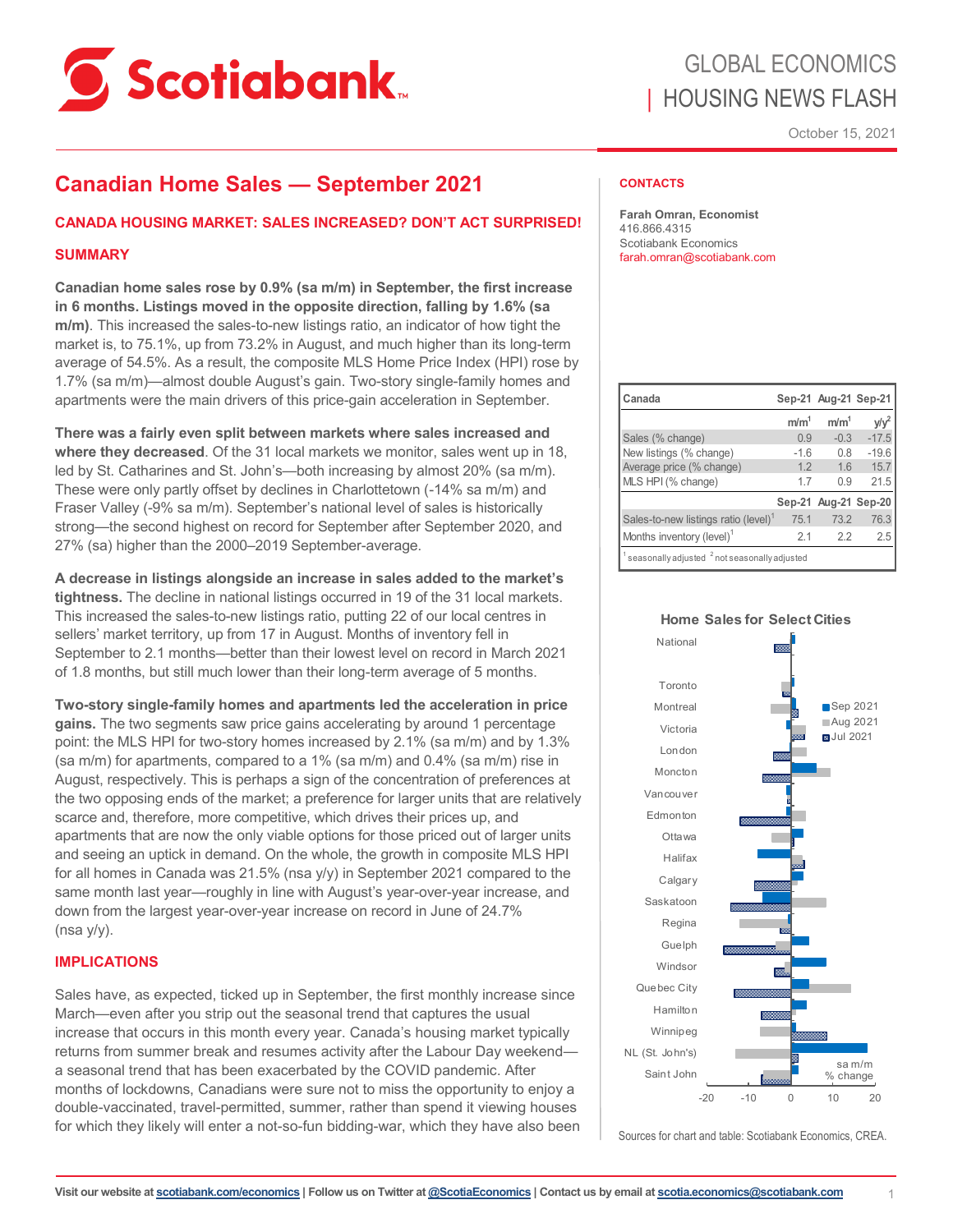

increasingly likely to lose! This likely meant a larger exodus over the summer and return in September relative to pre-COVID years, resulting in the post-seasonal-adjustment increase.

The September pick-up is also backed by fundamentals, including improved labour market conditions, where September's employment returned to pre-pandemic levels, and increased immigration. The latter is partly an outcome of the Canadian government doubling down on its efforts to meet its target of 401,000 new immigrants for the year—as of August, it had achieved 55% of that goal. A return to in-class learning also played a role, at least by way of increasing the demand of investors who are looking to rent to international students. We don't yet have September data to investigate an investor-specific pick-up in the month's demand, but data from Equifax showed that as of the second quarter of this year, the number of people with more than 4 mortgages has increased by 7.7% compared to the same time last year—a sign of increased investor activity.

Another possible factor behind the beyond-seasonal increase in September sales is lower borrowing rates. Banks lowered their fixed mortgage rates in September after government bond yields slid over the summer amid fears of a slowing global economic recovery due to the delta variant and persistent supply bottlenecks. Since the end of September, however, persistent upward pressure on inflation brought forward the expectations of policy rate increases, leading to higher government bond yields and banks increasing their rates again. Whether the increase in fixed mortgage rates in October will slow sales during the month is debatable, given the increased share of new variable-rate mortgages over the past year, reaching a record 51% in July 2021. Variable rates today are lower since they are tied to the Bank of Canada's policy rate, which remains at its effective lower bound, unlike fixed rates that are tied to government bond yields. When bond yields go up, while the Bank of Canada holds its policy rate steady, the spread between the two rates increases. This higher spread partly explains the shift to these variable-rate mortgages. However, it could also be due to the lower penalties on breaking a variable-rate mortgage. In times of heightened uncertainty, such as a global pandemic where, for example, changing work conditions may allow or require you to move locations, caution in accounting for, and protecting against, a possible change-of-plans is warranted.

Having said that, the seasonally adjusted increase in September sales is still quite a modest one, and in-line with expectations of a stabilising market characterised by less dramatic swings from month to month. If that is true, however, the market is stabilizing at a significantly elevated level—one that keeps many want-to-be homeowners at arm's length. To make matters worse, listings fell in September, which made the market tighter and led to an acceleration in price gains.

Next month will bring fresh data that will help us better asses whether the market is stabilizing or picking up steam in response to improving economic and demographic fundamentals. We will also have more insight on whether the shift to variable-rate mortgages is muting the effect of rising bond yields in slowing borrowing activity. With inflationary pressures proving more persistent, the likelihood of multiple rate-hikes by the Bank of Canada next year is increasing, which would lead to higher variable rates.

And, finally, can't close without saying, supply supply supply, we need more of it! And until then, supply-demand imbalances will likely continue to support prices.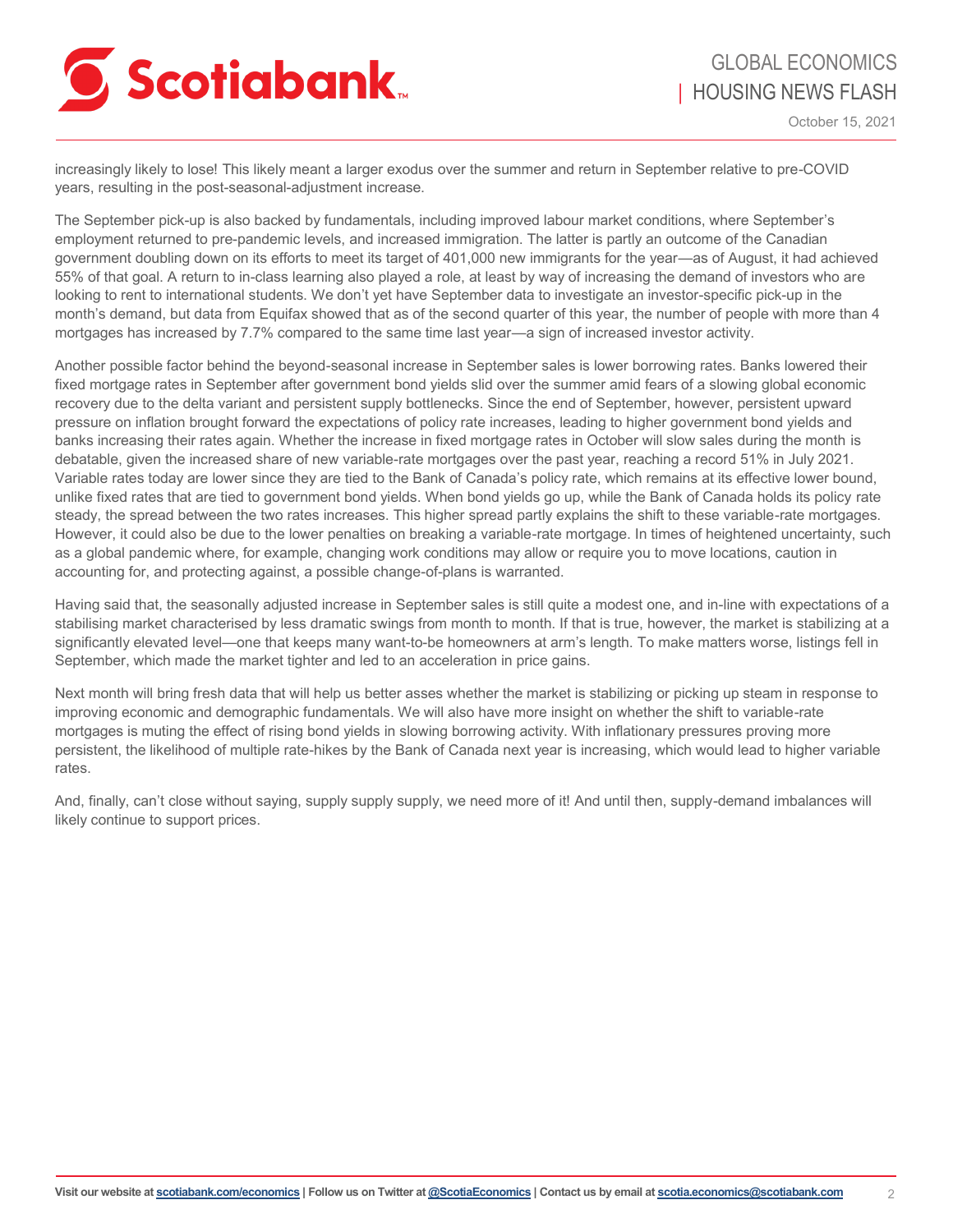

### **Scotiabank Housing Market Watch—September 2021**

|                   |                                                                                                                                                                                                                                           | Sales-to-New Listings Ratio  |          |                |                                                                     |        |                        |                |                       | Unit Sales <sup>3</sup> |            |             | Avg. Sales Prices <sup>3</sup> |               |                | New Listings <sup>3</sup> |         |                     |                    |
|-------------------|-------------------------------------------------------------------------------------------------------------------------------------------------------------------------------------------------------------------------------------------|------------------------------|----------|----------------|---------------------------------------------------------------------|--------|------------------------|----------------|-----------------------|-------------------------|------------|-------------|--------------------------------|---------------|----------------|---------------------------|---------|---------------------|--------------------|
| Rank <sup>1</sup> | Real Estate Board                                                                                                                                                                                                                         | Last<br><b>Month</b><br>Rank |          |                | Monthly Sales-to- New Std. Dev. from Long-<br>Change Listings Ratio |        | Term Mean <sup>2</sup> |                | Market<br><b>Type</b> | 24-month<br>Evolution   | month mos. | Last Last 3 | Last<br>12<br>mos.             | Last<br>month | Last 3<br>mos. | Last<br>12<br>mos.        | month   | Last Last 3<br>mos. | Last<br>12<br>mos. |
|                   | <b>National</b>                                                                                                                                                                                                                           |                              |          | −              | 75.1                                                                | 2.0    |                        | $\blacksquare$ | Sellers'              |                         | 0.9        | $-15.6$     | 32.1                           | 1.2           |                | 15.4 20.7                 | $-1.6$  | $-20.2$             | 15.2               |
| 1                 | Moncton                                                                                                                                                                                                                                   |                              | $\Box$ 0 |                | 94.2                                                                | 3.2    |                        | $\mathbf{1}$   | Sellers'              | unbox                   | 5.9        | $-8.0$      | 28.3                           | 3.5           | 26.8           | 27.0                      | $-6.1$  | $-8.8$              | 19.5               |
| $\overline{2}$    | Saint John                                                                                                                                                                                                                                | 2                            | $= 0$    |                | 81.9                                                                | 2.6    |                        | $\blacksquare$ | Sellers'              | ىمىسىر                  | 1.7        | 1.5         | 29.8                           | 12.6          | 24.4           | 23.9                      | $-3.4$  | $-7.8$              | 15.7               |
| 3                 | NL (St. John's)                                                                                                                                                                                                                           | 26                           | ↑ 23     |                | 75.0                                                                | 2.5    |                        | 11             | Sellers'              | تنسمامسه                | 18.2       | 30.4        | 56.5                           | 0.6           | 9.1            | 10.8                      | $-16.2$ | $-5.5$              | 12.9               |
| 4                 | Sudbury                                                                                                                                                                                                                                   | 5                            | ⋒        | $\overline{1}$ | 88.0                                                                | 2.4    |                        | $\blacksquare$ | Sellers'              | $\sim$                  | 6.4        | $-13.2$     | 23.8                           | 3.5           | 18.0           | 25.5                      | $-3.3$  | $-16.8$             | 13.7               |
| 5                 | Fraser Valley (Abbotsford)                                                                                                                                                                                                                | 3                            | J,       | $\overline{2}$ | 84.9                                                                | 2.0    |                        | $\blacksquare$ | Sellers'              | $\sim$                  | $-9.1$     | $-6.0$      | 65.0                           | 1.5           | 19.0           | 24.3                      | $-6.2$  | $-34.2$             | 25.5               |
| 6                 | London                                                                                                                                                                                                                                    | 6                            | $= 0$    |                | 83.1                                                                | 1.9    |                        | $\blacksquare$ | Sellers'              | لمسرسد                  | $-0.3$     | $-12.4$     | 23.2                           | 2.9           | 24.4           | 33.5                      | $-5.0$  | $-6.3$              | 13.6               |
| $\overline{7}$    | Montreal                                                                                                                                                                                                                                  | 4                            | J,       | -3             | 78.9                                                                | 1.8    |                        | $\blacksquare$ | Sellers'              | $\neg\neg\mathcal{M}$   | 1.2        | $-29.1$     | 12.2                           | 0.8           | 14.8           | 20.9                      | 3.1     | $-26.5$             | 9.4                |
| 8                 | Toronto                                                                                                                                                                                                                                   | 13                           | ⊕ 5      |                | 76.6                                                                | 1.7    |                        | $\blacksquare$ | Sellers'              |                         | 0.7        | $-17.9$     | 39.0                           | 1.8           | 14.5           | 17.5                      | $-5.7$  | $-35.6$             | 19.3               |
| 9                 | Guelph                                                                                                                                                                                                                                    | 18                           | ⋒        | -9             | 94.8                                                                | 1.7    |                        | $\blacksquare$ | Sellers'              | mom                     | 4.2        | $-25.0$     | 22.8                           | 1.6           | 19.9           | 26.4                      | $-8.3$  | $-25.5$             | 12.6               |
| 10                | St. Catharines                                                                                                                                                                                                                            | 9                            | U        | $\overline{1}$ | 79.8                                                                | 1.6    |                        | $\blacksquare$ | Sellers'              |                         | 19.2       | $-21.5$     | 27.5                           | 3.3           | 21.5           | 29.1                      | 16.0    | $-16.4$             | 9.1                |
| 11                | Lethbridge                                                                                                                                                                                                                                | 10                           | J,       | $\overline{1}$ | 79.2                                                                | 1.5    |                        | $\blacksquare$ | Sellers'              | mm                      | 1.8        | 4.2         | 40.0                           | 3.5           | 4.4            | 8.1                       | $-0.8$  | $-6.7$              | 11.9               |
| 12                | Quebec City                                                                                                                                                                                                                               | 7                            | U        | -5             | 82.3                                                                | 1.5    |                        | <b>I</b> P     | Sellers'              | $\mathcal{N}^{\wedge}$  | 4.3        | $-31.6$     | 10.8                           | 2.0           | 11.2           | 14.5                      | 3.7     | $-22.9$             | $-0.2$             |
| 13                | Victoria                                                                                                                                                                                                                                  | 12                           | J,       | $\overline{1}$ | 84.0                                                                | 1.5    |                        | $\blacksquare$ | Sellers'              |                         | $-1.1$     | $-17.4$     | 37.6                           | $-0.1$        | 8.6            | 15.5                      | $-4.4$  | $-30.5$             | 4.6                |
| 14                | Calgary                                                                                                                                                                                                                                   | 15                           | ŵ        | -1             | 78.4                                                                | 1.4    |                        | $\mathbf{P}$   | Sellers'              | ハー                      | 2.8        | 23.1        | 71.6                           | $-0.4$        | 4.1            | 8.5                       | $-2.6$  | 5.2                 | 29.1               |
| 15                | Hamilton-Burlington                                                                                                                                                                                                                       | 21                           | Φ        | $6\phantom{1}$ | 84.5                                                                | 1.3    |                        | $\blacksquare$ | Sellers'              | mush                    | 3.7        | $-28.5$     | 19.3                           | 3.7           | 20.7           | 26.0                      | $-4.9$  | $-29.1$             | 12.7               |
| 16                | Thunder Bay                                                                                                                                                                                                                               | 14                           | ₩        | $\overline{2}$ | 78.1                                                                | 1.2    |                        | $\blacksquare$ | Sellers'              | سمارر                   | $-3.1$     | $-5.9$      | 17.3                           | $-5.6$        | 14.4           | 17.1                      | $-3.3$  | 6.7                 | 11.3               |
| 17                | Ottawa                                                                                                                                                                                                                                    | 19                           | ⋒        | $\overline{2}$ | 72.9                                                                | 1.2    |                        | $\blacksquare$ | Sellers'              | www                     | 2.9        | $-24.8$     | 18.0                           | 4.1           | 14.1           | 23.6                      | $-0.9$  | $-14.6$             | 26.9               |
| 18                | Windsor                                                                                                                                                                                                                                   | 16                           | 1/2      |                | 69.7                                                                | 1.1    |                        | $\blacksquare$ | Sellers'              | mon                     | 8.2        | $-12.7$     | 19.3                           | 0.0           | 29.9           | 34.7                      | 7.9     | 4.0                 | 16.3               |
| 19                | Peterborough                                                                                                                                                                                                                              | 11                           | J,       | 8              | 73.7                                                                | 1.1    | $\mathbf{I}$           |                | Sellers'              | www                     | $-2.7$     | $-17.0$     | 25.2                           | 3.1           | 23.9           | 30.5                      | 1.8     | $-5.3$              | 16.0               |
| 20                | Kingston                                                                                                                                                                                                                                  | 8                            | ₩        | 12             | 65.9                                                                | 1.1    | $\blacksquare$         |                | Sellers'              | ⊸∕∽                     | 6.6        | $-27.6$     | 20.5                           | 2.6           | 22.1           | 27.8                      | 16.2    | $-25.0$             | 4.8                |
| 21                | Winnipeg                                                                                                                                                                                                                                  | 22                           | ♠        | $\overline{1}$ | 79.6                                                                | 1.1    | $\blacksquare$         |                | Sellers'              |                         | 1.0        | $-7.6$      | 24.9                           | $-1.5$        | 3.8            | 9.7                       | $-3.6$  | $-7.1$              | $-1.5$             |
| 22                | KW*                                                                                                                                                                                                                                       | 24                           | Ŵ        | $\overline{2}$ | 76.0                                                                | 1.0    | $\blacksquare$         |                | Sellers'              | inw                     | $-6.0$     | $-25.2$     | 26.2                           | 3.1           | 20.8           | 23.8                      | $-10.6$ | $-25.3$             | 17.8               |
| 23                | <b>Brantford</b>                                                                                                                                                                                                                          | 23                           | $= 0$    |                | 77.2                                                                | 1.0    | $\blacksquare$         |                | <b>Balanced</b>       | www                     | 6.1        | $-26.6$     | 16.0                           | $-1.7$        | 25.3           | 31.8                      | 0.7     | $-16.3$             | 9.6                |
| 24                | Halifax                                                                                                                                                                                                                                   | 20                           | 4        | $\overline{4}$ | 79.8                                                                | 0.9    | $\blacksquare$         |                | Balanced              | سمسه                    | $-7.9$     | $-23.3$     | 17.5                           | 5.2           | 21.3           | 26.4                      | $-7.3$  | $-23.1$             | 9.2                |
| 25                | Okanagan-Mainline (Kelowna)                                                                                                                                                                                                               | 17                           | J,       | 8              | 65.3                                                                | 0.8    | $\blacksquare$         |                | <b>Balanced</b>       |                         | $-0.9$     | $-23.2$     | 49.9                           | 0.4           | 15.6           | 24.4                      | 6.7     | $-20.6$             | 6.8                |
| 26                | Vancouver                                                                                                                                                                                                                                 | 25                           | ₩        | $\overline{1}$ | 66.9                                                                | 0.7    | $\blacksquare$         |                | Balanced              | ∽~                      | $-1.2$     | $-2.8$      | 55.7                           | $-0.1$        | 8.6            | 11.1                      | $-1.8$  | $-25.2$             | 26.2               |
| 27                | Saskatoon                                                                                                                                                                                                                                 | 27                           | $\Box$ 0 |                | 62.4                                                                | 0.6    | $\blacksquare$         |                | <b>Balanced</b>       | $\sim$                  | $-6.7$     | $-8.4$      | 33.1                           | $-3.2$        | 0.5            | 5.7                       | $-9.0$  | $-11.4$             | 6.8                |
| 28                | <b>Barrie</b>                                                                                                                                                                                                                             | 29                           | Ŵ        | -1             | 72.8                                                                | 0.3    | $\blacksquare$         |                | Balanced              | ∼∼                      | 11.1       | $-29.5$     | 23.5                           | 0.5           | 27.6           | 32.9                      | 13.5    | $-23.7$             | 11.9               |
| 29                | Edmonton                                                                                                                                                                                                                                  | 30                           | Ŵ        | $\overline{1}$ | 59.2                                                                | 0.1    |                        | $\bullet$      | <b>Balanced</b>       |                         | $-1.1$     | 3.2         | 49.7                           | $-1.3$        | 2.8            | 7.6                       | 0.9     | 3.4                 | 20.5               |
| 30                | PEI (Charlottetown)                                                                                                                                                                                                                       | 28                           | U        | $\overline{2}$ | 50.3                                                                | $-0.1$ | $\bullet$              |                | Balanced              | ℳ                       | $-14.4$    | $-23.5$     | 17.8                           | $-1.2$        | 21.1           | 23.4                      | 10.9    | 1.1                 | 17.0               |
| 31                | Regina                                                                                                                                                                                                                                    | 31                           | $= 0$    |                | 55.0                                                                | $-0.5$ |                        | $\bullet$ 1    | Balanced              | $\sim$                  | $-0.6$     | $-13.2$     | 30.5                           | $-1.4$        | 5.9            | 5.4                       | 1.4     | $-4.6$              | 14.5               |
|                   | Ordered from most- to least-tilted towards sellers. <sup>2</sup> A market is tilted towards sellers, and likelv to witness upward pressure on prices, if its sales-to-new listings ratio greater than the long-term mean plus one standar |                              |          |                |                                                                     |        |                        |                |                       |                         |            |             |                                |               |                |                           |         |                     |                    |

1Ordered from most- to least-tilted towards sellers. <sup>2</sup>A market is tilted towards sellers, and likely to witness upward pressure on prices, if its sales-to-new listings ratio greater than the long-term mean plus one stand sales-to-new listings ratio below the long-term mean less than one deviation is considered a buyer's market and likely to see a flat or downward trend in prices over the next six months. We define the long-term average as mean. <sup>3</sup> Year-over-year percentage change. \* Kitchener-Waterloo. Sources: Scotiabank Economics, CREA.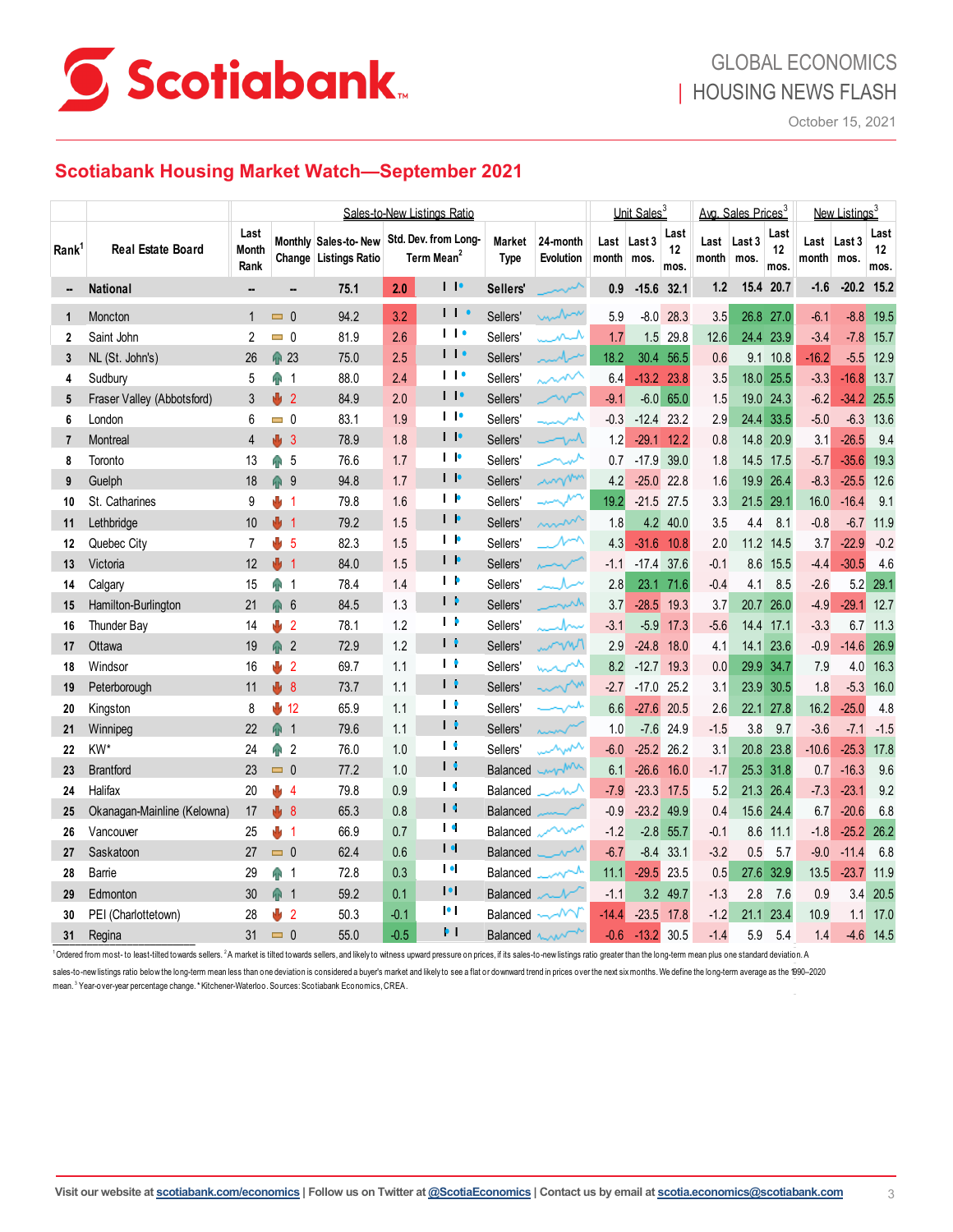

## GLOBAL ECONOMICS | HOUSING NEWS FLASH

October 15, 2021

### **MLS Home Price Indices**

#### **WESTERN CANADA**





#### **Saskatoon**





Composite MLS HPI (RHS)

#### **Edmonton**



#### **Winnipeg**







**Regina**



Sources: Scotiabank Economics, CREA.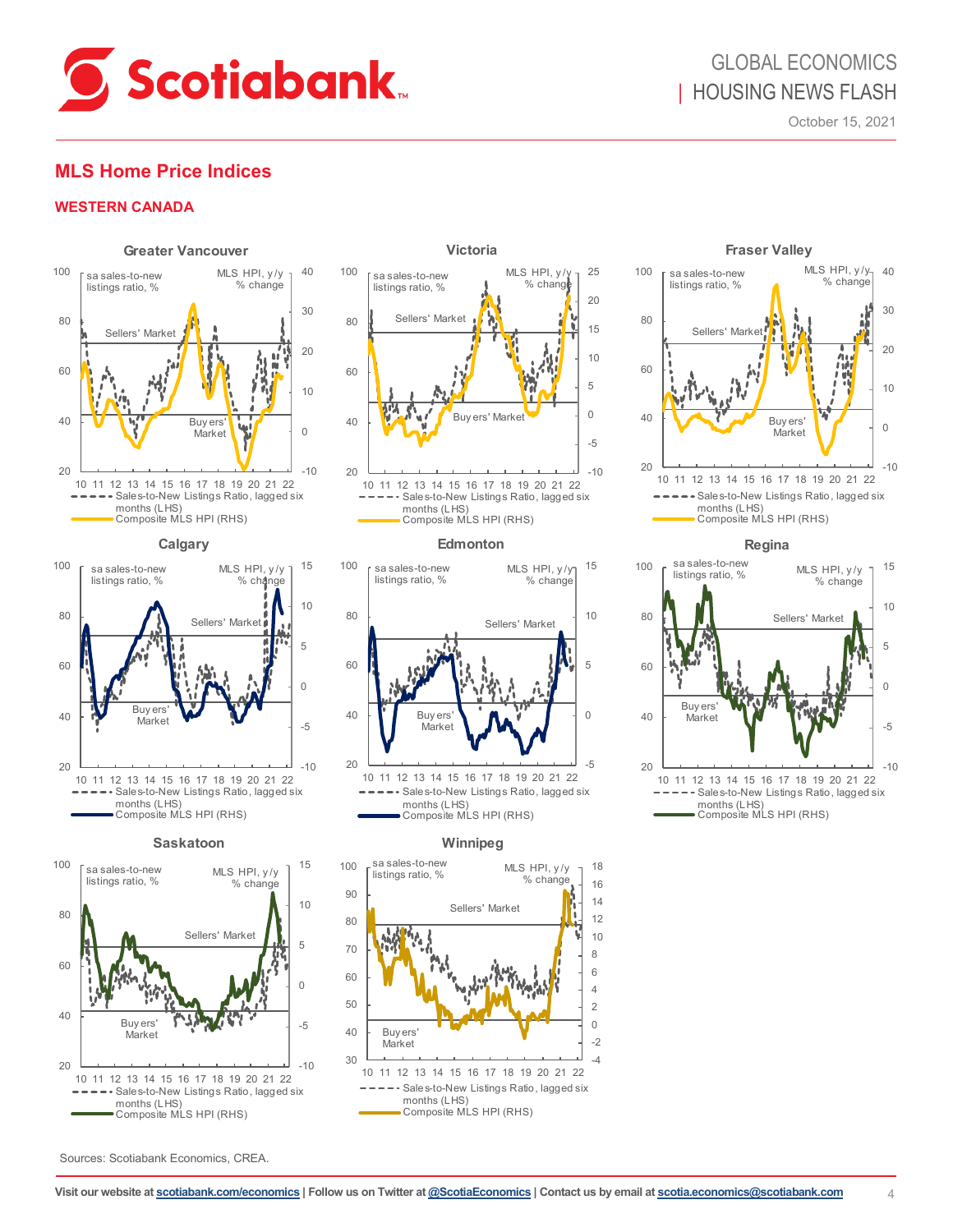

### **MLS Home Price Indices (cont.)**

#### **EASTERN CANADA**









Sources: Scotiabank Economics, CREA.



Composite MLS HPI (RHS)

#### **Hamilton-Burlington**



#### **Greater Montreal**





**Niagara Region**



**Quebec City**

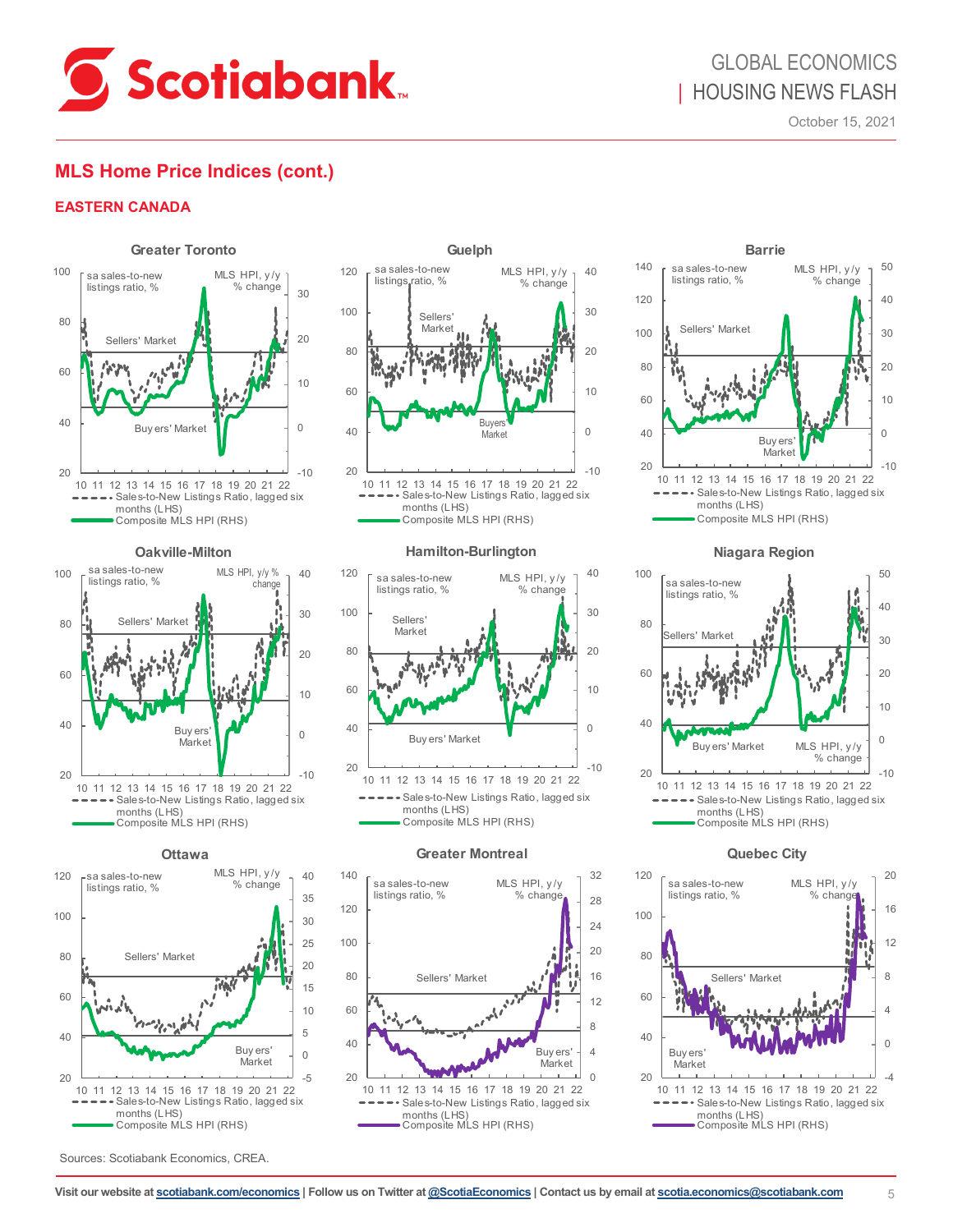

### **MLS Home Price Indices (cont.)**

### **EASTERN CANADA CANADIAN AGGREGATE**